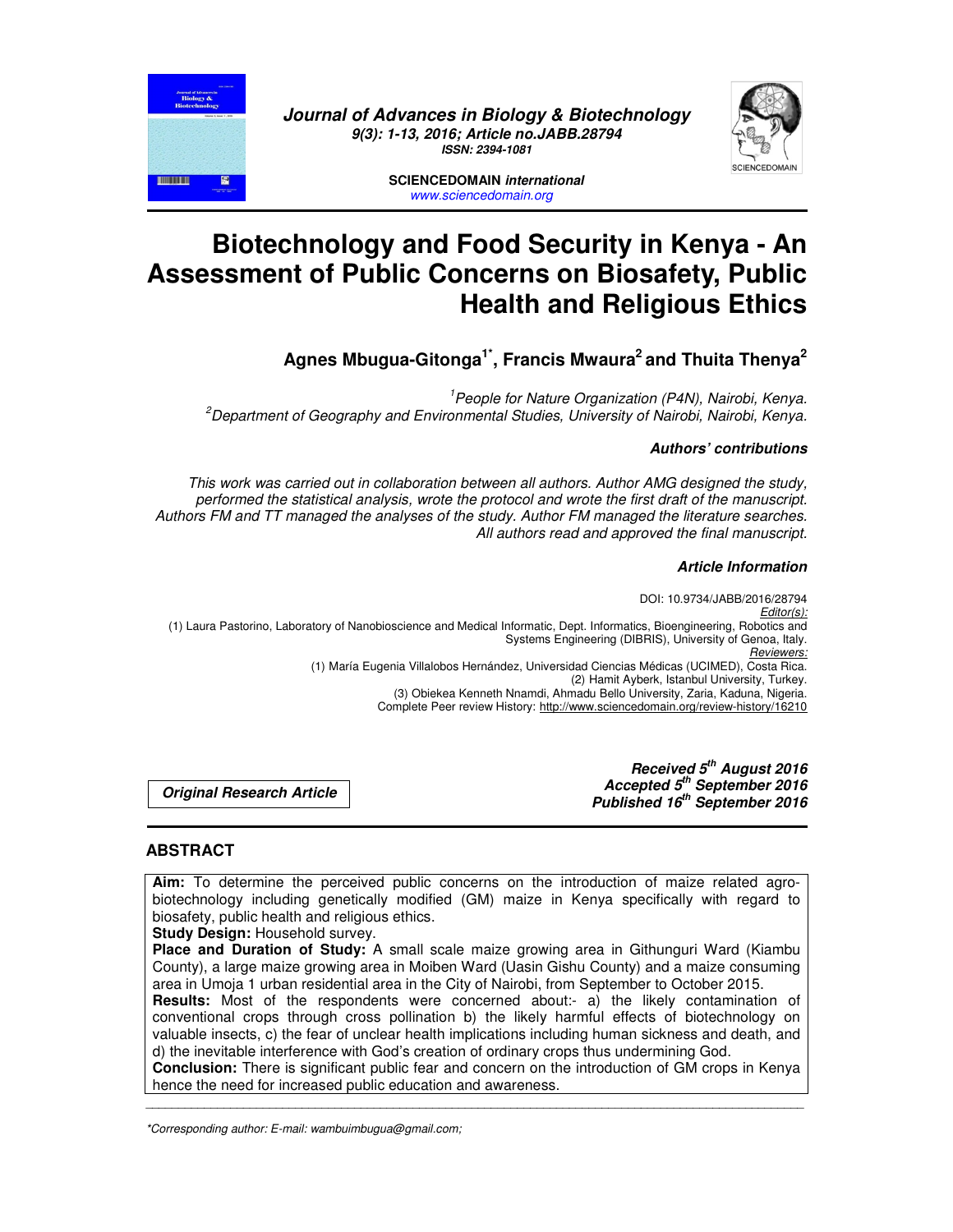*Keywords: Biotechnology; food security; GM maize; biosafety; public health and religious ethics.* 

#### **1. INTRODUCTION**

The world population is expected to grow from 7.3 billion to 9.7 billion in year 2050 according to recent forecasts by the United Nations [1]. More than half of the expected growth will occur in Africa, where the population is set to double to 2.5 billion from about 1,218,676,470 in 2016. This projected growth makes food security as one of the most important social issue in the continent for the next 30 years especially in relation to Sustainable Development Goal 2 (SDG-2) of ensuring no hunger, achieving food security and promoting improved nutrition and sustainable agriculture.

In Kenya, the population is expected to double by the year 2050 from about 47 million in 2016 [2]. Consequently, there is a need to increase food production by more than double in order for the country to be food secure. There are numerous ways by which food productivity can be increased in a sustainable way. This includes expansion of food production in arid areas through irrigation. In recent years, biotechnology has also increasingly been considered as a suitable option for this challenge. Currently tissue culture is applied in many countries including Kenya for rapid multiplication of planting materials for vegetatively propagated crops such as coffee, banana, pineapple and root crops [3]. However, only a few countries have adopted GM technology for improved crop production.

The application of biotechnology in food production has generated a wide range of public concerns around the world. A study by [4], for example, established that food consumer organizations, environmentalists and civil society are concerned about GM food on the grounds of food safety, environmental impacts and religious ethics. Based on these concerns, it is likely that inadequate public confidence on the use of biotechnology for sustainable food production may derail the potential socio-economic benefits of the technology as already indicated by [5]. It is therefore necessary for scientific research to determine the level of education and awareness, public perception and concerns on biotechnology products including GM food in order to identify the key areas of negative myth and misconception and address them in an effective and acceptable way especially for the key food crops.

Maize is the staple food crop in Kenya which plays a great role in food security with the overall consumption estimated at 98-125 kilograms per person per year which translates to about 2700 thousand metric tonnes annually [6,7]. According to [6], maize accounts for 59 and 38% of the staple carbohydrate consumption among 20% of the poorest and richest households, respectively in Kenya and is the dominant staple food among the urban poor. Despite this, the maize demand in the country appears to be outstripping the supply [7]. According to [7], maize production in 2008 was, for instance, about 26 million bags or 2.4 million metric tonnes against a national demand of 34 million bags or 3.1 million tonnes. Similarly, the [8] recently established that the average national maize production in Kenya was 1.56mt/ha in the 2013/2014 cropping year, compared to 9.93mt/ha in the USA for the same year. With the country's population projected to reach 43.1 million bags by 2020, the maize demand in Kenya is likely to rise to 5 million metric tonnes in the near future. Based on these estimates, it is likely that the country could experience a significant maize deficit of up to 1.2 million metric tonnes by 2020 [7].

According to [9], genetic modification (GM) technology can contribute significantly towards the world food security challenges in the world through higher crop yields through the genetic design of hardier and better crop varieties that can withstand drought and disease. The technology might also ensure the production of more nutritional and longer shelf life food crops. According to the International Service for the Acquisition of Agri-biotech Applications (ISAAA), upto 27 transgenic crops are currently cultivated commercially in the world [3]. These crops have been adopted in 28 countries with a record of 181.5 million hectares of GM crops grown in 2014. Some of the leading countries in this line of food production are USA, Brazil, Argentina, India, Canada, China, Paraguay and Pakistan [3]. The leading crops are soybeans, maize, cotton and canola. Transgenic maize is grown commercially by 17 countries which accounts for 30% of the total acreage under maize production in the world [3]. However, although over 20 countries are growing commercial GM crops in the developing world, only 3 countries in Africa are involved, namely, South Africa, Burkina Faso and Sudan (Clive 2014). However, 11 African countries including Kenya are conducting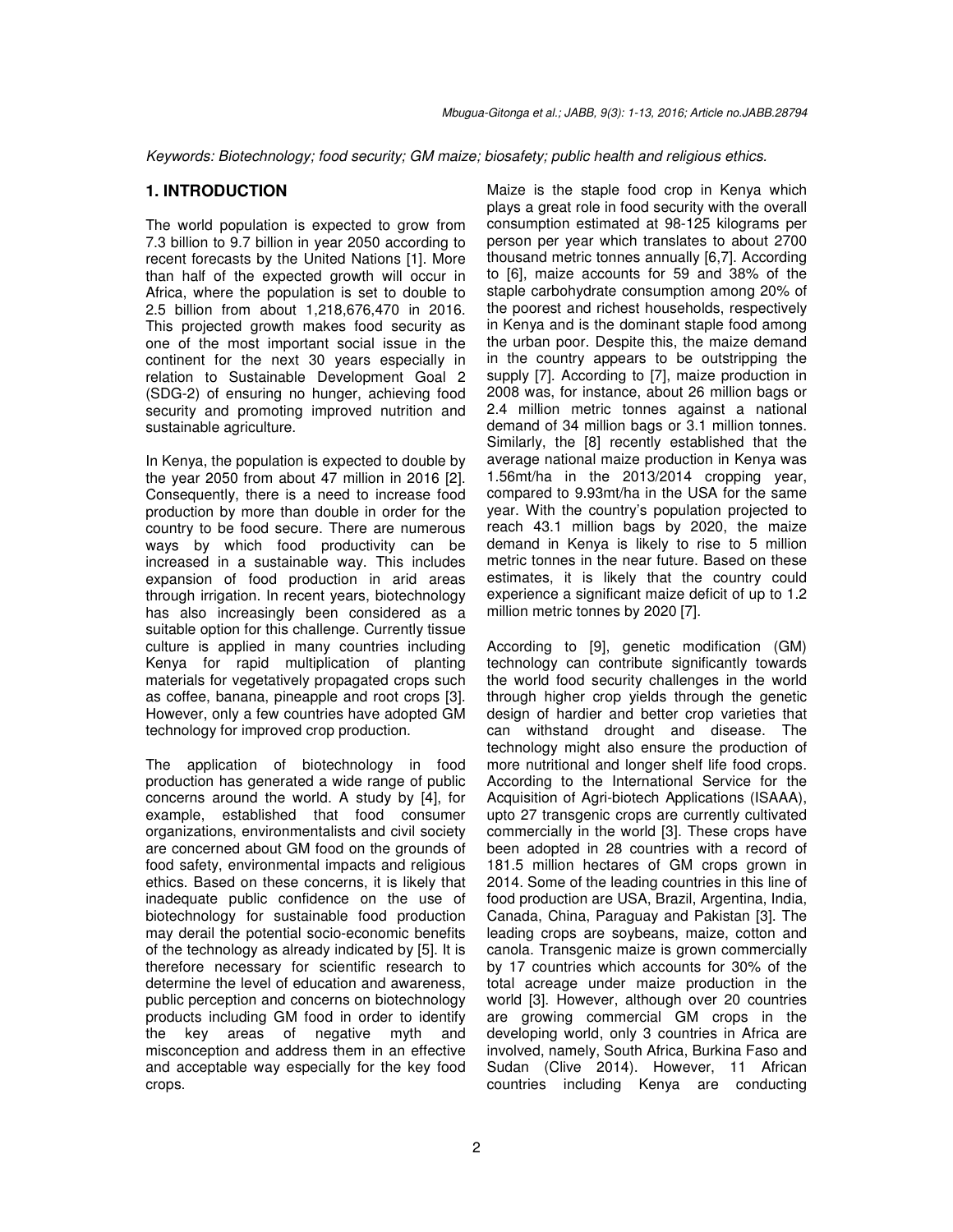confined field trials (CFTs) and testing various GM crops.

Currently, there is considerable concern and uncertainty on the impact of biotechnology on both human and environmental health around the world. A lot of negative myth and misinformation exists on the production and consumption of biotech crops especially the GMs. Consequently, many world governments have been extremely careful on the matter. Most governments in the European Union (EU) family of nations have adopted a very critical stand on GM crops and their consumption. Elsewhere, a national survey in Australia found that 89% of respondents believed that genetically engineered tomatoes should be labeled for public awareness [10]. In North America, societies in both the USA and Canada have demonstrated a more acceptive attitude [11]. However, a survey by [12] showed that average consumers in the region are less likely to consume food that is labeled as GM.

In 2000, the Cartagena Protocol on biosafety was launched in order to address the negative impacts of biotechnology on society and environment. The aim of the Protocol was to increase public confidence on biotechnology introductions and product marketing [13]. The Protocol seeks to provide public and private sectors in biotechnology including GM crop production with a commercially valuable legal right to import, introduce, transport, or develop genetically modified organisms (GMOs). The Cartagena Protocol has been subject to considerable controversy especially among the OECD countries particularly between the EU and the USA particularly over the issues of free trade which can create biological insecurity [13]. Consequently, although the USA has been a lead champion on the introduction of GMOs in the world, it has remained a non-party to the protocol just like in the case of the Kyoto Protocol on greenhouse emissions and climate change.

The role of biotechnology in mitigating the runaway maize demand in Kenya might eventually be inevitable in the long run. Currently the Government of Kenya is investing in research, development and capacity building in modern biotechnology with on-going projects on five crops under CFT, namely, cotton, corn, cassava, sorghum and sweet potatoes. However, in order for any alternative food technology to be introduced and successfully adopted in any country, its acceptance by the society is necessary. In this regard, many studies have

been undertaken to gauge the level of consumer acceptance for GM foods in the developed countries [14] but such studies are limited in Sub-Saharan Africa [15]. This research gap must be addressed because public confidence is a critical factor in the adoption of biotechnology in the developing countries as emphasized by [16]. It is therefore important to gauge and understand the society's perspective specifically on the application of biotechnology in boosting maize production in Kenya in order to establish the degree of public willingness to embrace this as a solution to the problem of food insecurity. This matter is usually revolving among the upstream experts, technocrats and scientists without adequate participation and consideration of the public views in the downstream. However, if scientists can identify the fears which people have towards biotechnology including GM food products it will then be easier to demystify such concerns using the available scientific evidence.

The specific objectives of this study were therefore to: - a) determine whether the public have any environmental concerns on the implications of GM maize on national biodiversity conservation and biosafety in Kenya, b) assess whether the public have any public health concerns on the introduction of maize related agro biotech, and c) establish whether the public have any religious concerns on the introduction of such production technology.

## **2. METHODOLOGY**

The study was conducted in three areas including:- a) a large scale maize production zone in Moiben within Uasin Gishu County, b) a small scale maize production area in Githunguri within the Kiambu County and c) a maize consumption area in Umoja I urban residential estate in the Nairobi City County. Uasin Gishu County (2,955.3  $km^2$ ) is located in the Rift Valley region (34'5''E, 35'3''W; 0'0''S, 0'5''N) with Eldoret as the largest town and also the county's administrative and commercial hub (Fig. 1). The county generally lies between 1,500 and 2,700 m above sea level and shares common borders with Trans Nzoia County to the North, Elgeyo Marakwet County to the East, Baringo County to the South East, Kericho County to the South, Nandi County to the South West and Kakamega County to the North West [17]. The county is one of the key large scale maize growing areas in Kenya with average farm size at 2-10 acres and upto 224,890 acres under maize cultivation. The Uasin Gishu County together with Transnzoia are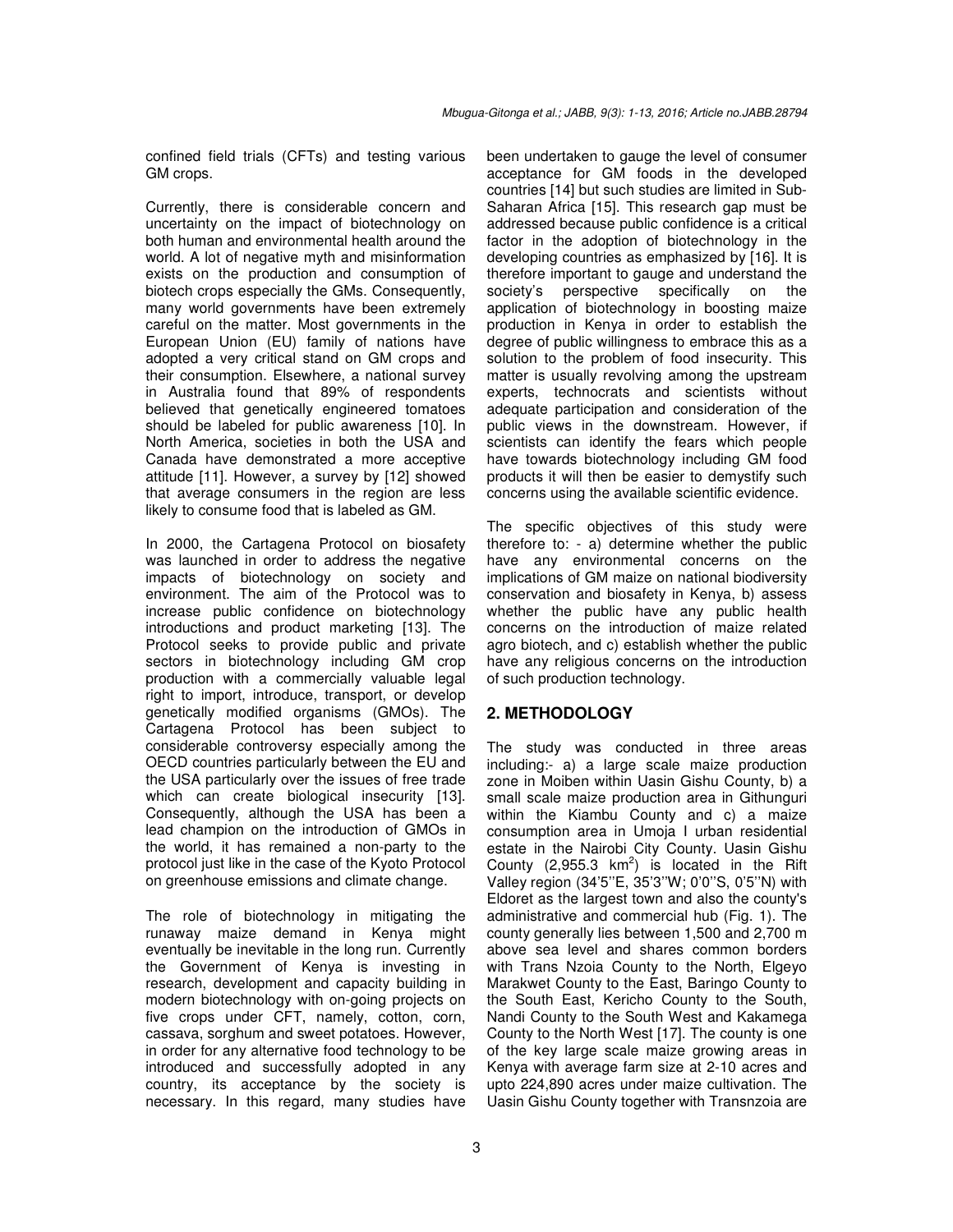considered as the bread-basket of Kenya [17]. The study was restricted to the Moiben Sub-County which located in the northern part of the County (Fig. 1). According to the 2009 national census, christians accounts for 82.9% of the population in Kenya while muslims account for 11.9%. The other religions including traditionalist, hindus, sikhs, and bahais account for the remaining population.

Kiambu County (2,543.5  $km^2$ ) is located in the central region of Kenya (1° 10' 0" S, 36° 50' 0" E) and generally lies between 1,200 and 2,500 m

above sea level. It borders the Counties of Nairobi and Kajiado to the South, Machakos to the East, Murang'a to the North and North East, Nyandarua to the North West, and Nakuru to the West [18]. The county is one of the high agricultural potential and high population density areas in Kenya with the average farm size below 2 acres. The key crops which are grown in the county include tea, coffee, maize, beans and potatoes. Maize growing in the area is largely for subsistence use. The study was conducted in the Githunguri Sub-County which is a small scale land tenure zone (Fig. 2).



**Fig. 1. Map of Uasin Gishu County**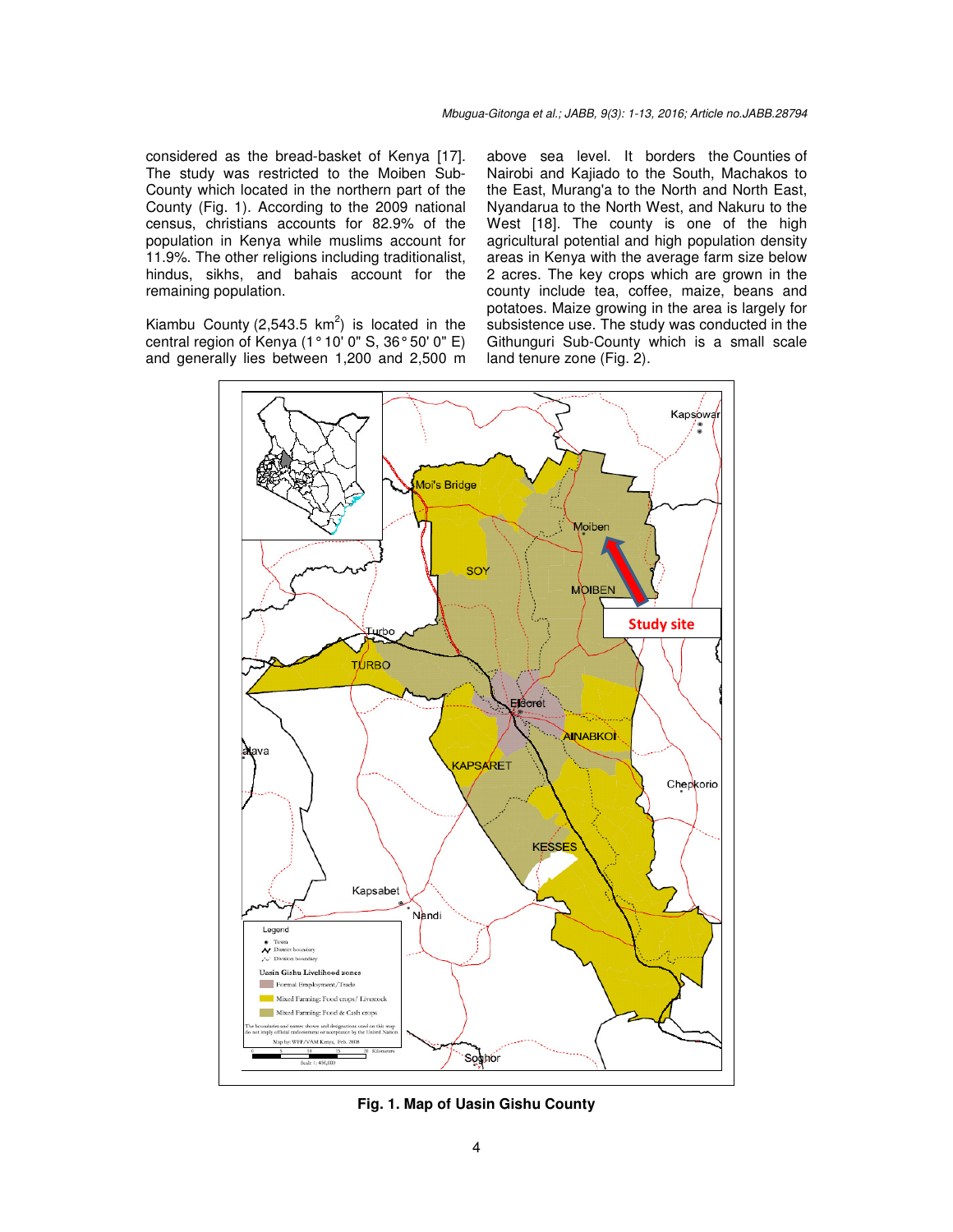Nairobi City County (700  $km^2$ ) is located at the edge of the central and rift valley regions of Kenya (1° 17' 31.438" S 36° 49' 19.006" E) and borders Kiambu County to the North and West, Kajiado to the South and Machakos to the East (Nairobi City County 2014). The City of Nairobi lies at an altitude of 1,798 metres above sea level. Maize is the primary staple food in Nairobi in terms of the kilograms consumed per adult equivalent. [6] established that up to 97% of the middle income people in Nairobi used maize related products (maize meal, dry grain or green maize) on regular basis. Nairobi has several subcounties including Embakasi where the study was undertaken within the Umoja Residential Estate which is a middle income residential area (Fig. 3).

Data collection was undertaken by the use of a semi-structured questionnaire administered through informed adult consent with the household as the basic sampling unit. The standard questionnaire was structured in accordance with the Likert Scale whereby the respondents were offered a choice of five precoded responses with the neutral point being neither agree nor disagree [20]. The questionnaire was structured to enable the assessment of the level of public acceptance and public views on maize related biotechnology including GM maize in relation to biodiversity conservation and biosafety, public health and religious ethics. A total of 120 respondents were considered including 30 large scale maize producing households in Moiben, 30 small scale maize producing households in Githunguri and 60 maize consuming households in Umoja. The stratified sampling strategy was used in the identification of households. The identification of target households was done using the framework used during the 2009 national population census with interviews conducted along key roadways by purposely considering every  $5<sup>th</sup>$  household in the rural areas (Moiben and Githunguri) and every 10th household in the urban area (Umoja). All the data was electronically captures using CSPro software after which it was exported to SPSS version 20 for ease of data cleaning and analysis. The data analysis was undertaken using descriptive statistics means, frequencies, and standard deviation. Inferential statistical analysis was undertaken using the Mann Whitney U test to analyze perception differences between the three household survey clusters, namely large scale maize producers, small scale maize producers and maize consumers.



**Fig. 2. Map of Kiambu County [19]**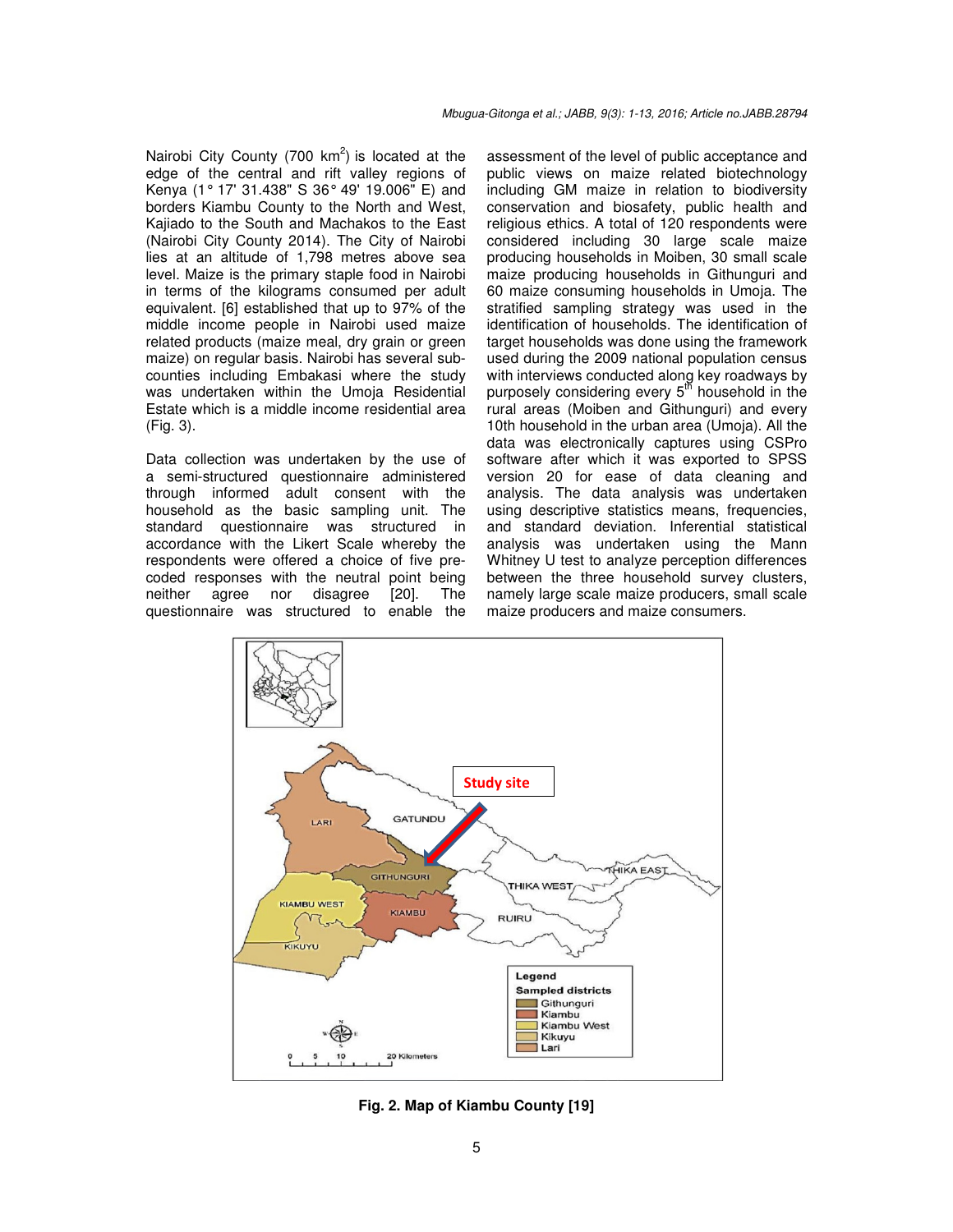*Mbugua-Gitonga et al.; JABB, 9(3): 1-13, 2016; Article no.JABB no.JABB.28794* 



**Fig. 3. Map of Nairobi County County (UN-Habitat – www. unhabitat.org)** 

# **3. RESULTS AND DISCUSSION**

Table 1 shows the respondent characteristics in the three study sites. The respondents consisted of 59.2% males and 40.8% females with a higher proportion of aged and less educated respondents in the rural sites and a higher proportion of younger and more educated respondents in the urban site. The difference was probably due to the higher cost of living in the urban area which favours young, energetic and well educated people. In old age, most urban residents in Kenya usually retire and go back to

subsistence and commercial agriculture.

# **3.1 Biotechnology and Biosafety**

**AND DISCUSSION** their rural homes where most practice both subsistence and commercial agriculture.<br>
Substitute constrained and commercial agriculture.<br>
Substitute to the respondents consisted **3.1 Biotechnology and Biosa** The respondents were asked to rank the extent by which they agreed or disagreed on whether the introduction of GM maize in Kenya would affect the environment especially with regard to biodiversity conservation and biosafety. The overall results indicated that 76% of the respondents were worried that the introduction of GM maize would contaminate the conventional The respondents were asked to rank the extent<br>by which they agreed or disagreed on whether<br>the introduction of GM maize in Kenya would<br>affect the environment especially with regard to<br>biodiversity conservation and biosafet

| Table 1. General respondent characteristics in the three study sites |  |  |  |  |
|----------------------------------------------------------------------|--|--|--|--|
|----------------------------------------------------------------------|--|--|--|--|

|                    |           | <b>Moiben</b>            | Githunguri | Umoja 1                  |
|--------------------|-----------|--------------------------|------------|--------------------------|
| Sample size (n)    |           | 30                       | 30         | 60                       |
| Age                | 18-24     | $0\%$                    | 7%         | 20%                      |
|                    | 25-34     | 7%                       | 20%        | 45%                      |
|                    | $35 - 44$ | 27%                      | 33%        | 23%                      |
|                    | 45-54     | 30%                      | 20%        | 8%                       |
|                    | 55-64     | 13%                      | 13%        | 3%                       |
|                    | $65+$     | 23%                      | 7%         | %                        |
| Gender             | Male      | 60%                      | 70%        | 53%                      |
|                    | Female    | 40%                      | 30%        | 47%                      |
| Level of education | Informal  | 7%                       | -          | $\overline{\phantom{0}}$ |
|                    | Primary   | $\overline{\phantom{a}}$ | 20%        | $\overline{\phantom{a}}$ |
|                    | Secondary | 40%                      | 60%        | 25%                      |
|                    | Tertiarv  | 53%                      | 20%        | 75%                      |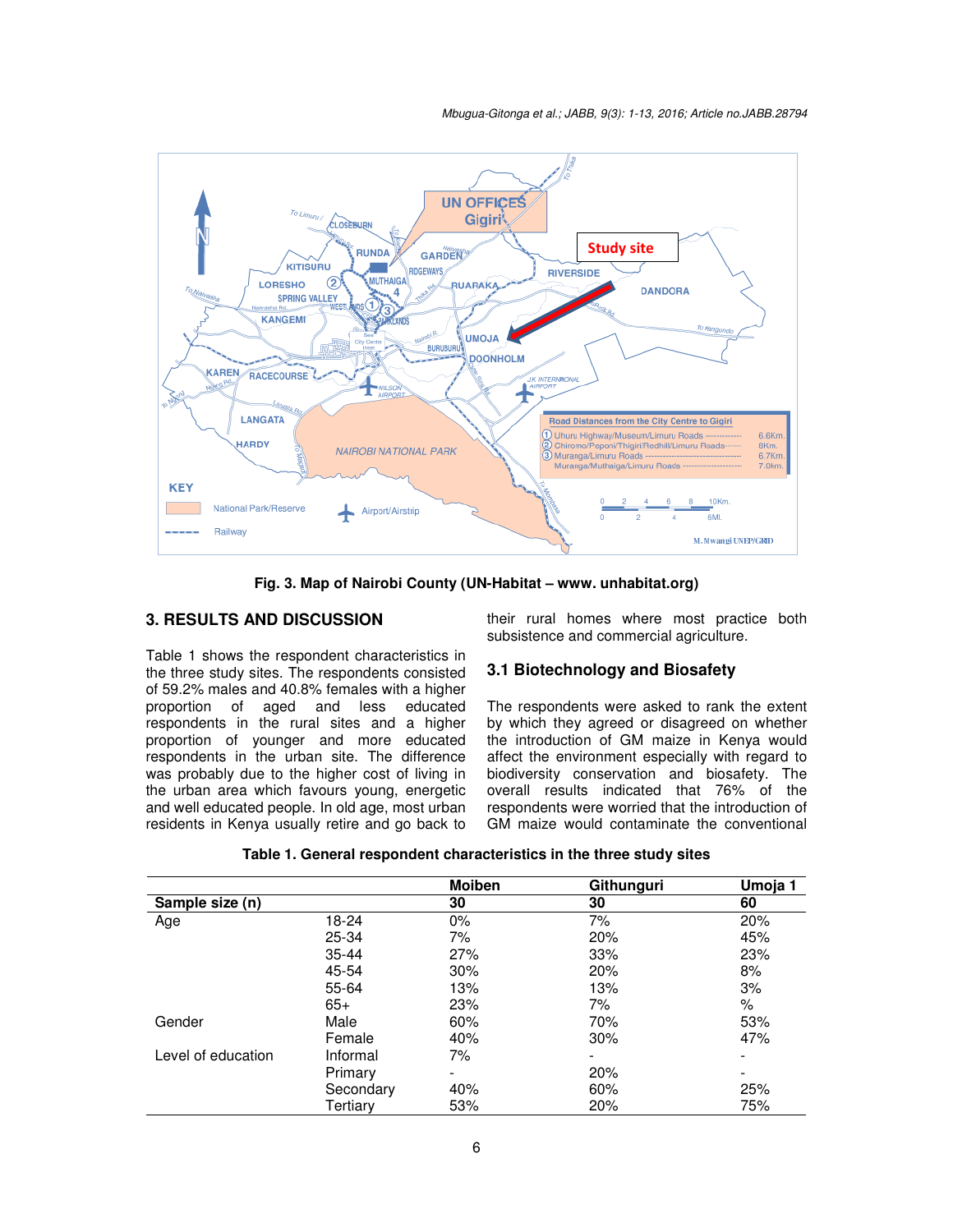crops through uncontrollable cross-pollination and also cause serious harm to insects in the wild within the farming environments. However, only 37% of the respondents feared that biotechnology would have adverse effects on the wildlife. The findings are shown in Fig. 4.

In terms of the comparative analysis for the three respondent clusters, it was established that up to 83% of the maize consumers, despite their location in urban areas, were worried that the introduction of the GM maize would accidentally invade the entire environment and contaminate conventional maize. This fear was 10-20% higher compared to the 73% and 63%, respectively, of the small scale and large scale farmers, respectively, who had similar concern (Fig. 5). Similarly, 73% of the maize consumers feared that the introduction of GM maize would negatively affect the insects in the environment compared to 63% and 40%, respectively for the large scale and small scale famers. With regard to the potential risk for wildlife, only 40% of both the maize consumers and small scale maize farmers were concerned compared to 27% for the large scale maize farmers (Fig. 5).



**Fig. 4. Public perception on the implications of GM maize on national biodiversity conservation and biosafety** 



**Fig. 5. Comparative analysis on the public perception on the implications of GM maize on national biodiversity conservation and biosafety**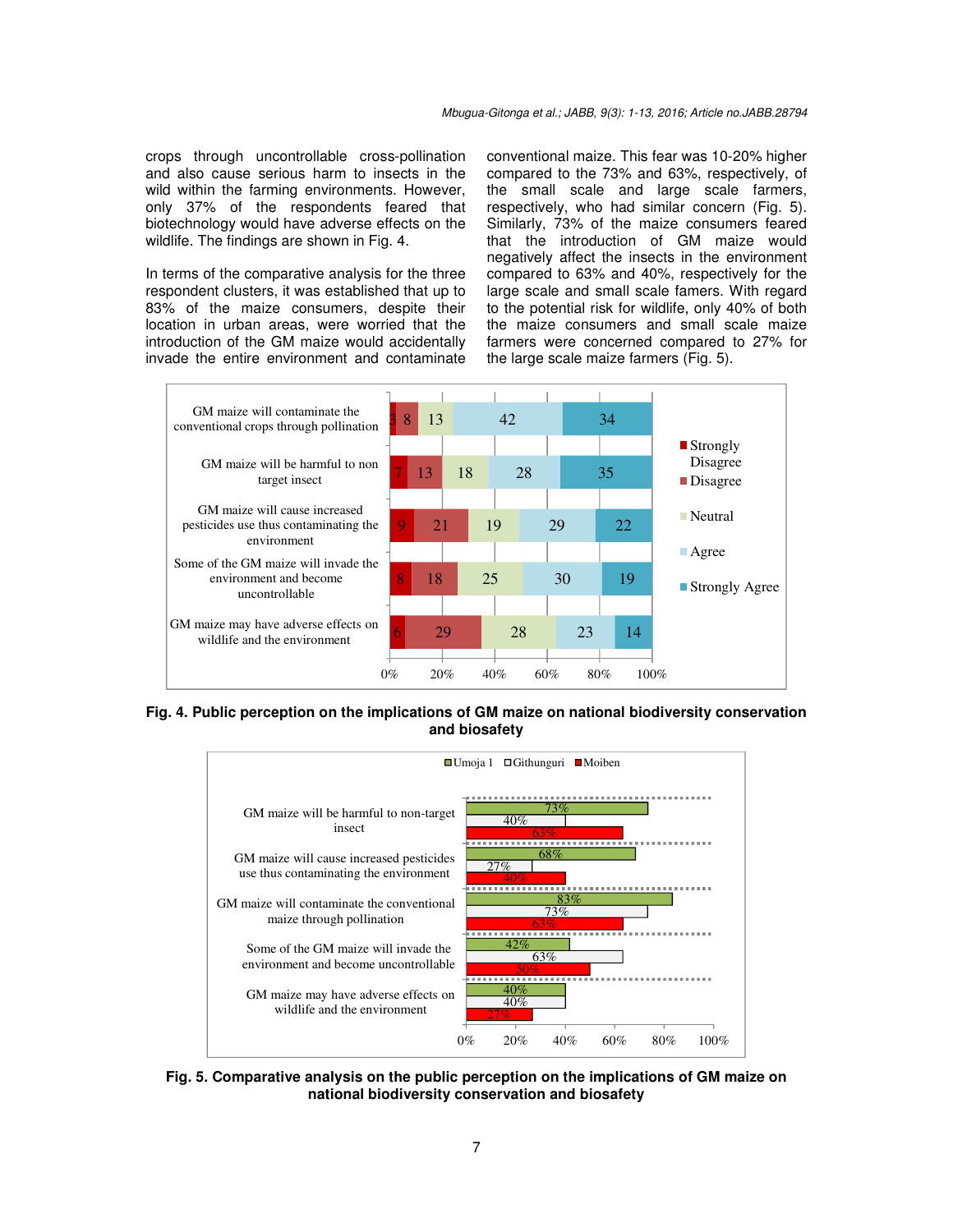| Table 2. Mann Whitney U test on perception differences between household groups (small |
|----------------------------------------------------------------------------------------|
| scale farmers, large scale farmers and consumers) on the fact that GM maize may have   |
| adverse effects on wildlife and the environment                                        |

| Test variable 1     | Test variable 2     | <b>Mann-whitney U</b> | Wilcoxon W |          | p-value |
|---------------------|---------------------|-----------------------|------------|----------|---------|
| Small scale farmers | Large scale farmers | 442                   | 907        | $-0.122$ | 0.903   |
| Large scale farmers | Consumers           | 839.5                 | 1304.5     | $-0.538$ | 0.591   |
| Small scale farmers | Consumers           | 843.5                 | 1308.5     | -0 497   | 0.619   |

The comparative analysis among the three household clusters indicated a higher level of concern on the potential biodiversity conservation and biosafety risks among the maize consumers followed by the small scale maize farmers while the large scale farmers had lower but significant concern. Table 2 above shows the results of the Mann Whitney U test on comparative analysis on the null hypothesis that the introduction of GM maize may have adverse effects on wildlife and the environment. The difference in public perception among the maize growers and maize consumers was not significant (Table 2 above). The test result therefore indicated a unanimous agreement among the society about the common public concern that the introduction of GM maize might have adverse effects on wildlife and the environment.

The public views on the potential risks of biotechnology on biodiversity conservation and biosafety are commensurate with the views of some of the environmental organizations in the world. Over the years, there has been concern, for example, on the coexistence of neighbouring GM and non-GM crops, including organic cultures. This is due to the potential risk of conventional and organic farms getting contaminated with GM traits through crosspollination by wind and insects from neighboring GM fields or GM seed blown from trucks along nearby roadways. According to the WHO, the consequences of outcrossing can be expected in regions where a GM crop has a sympatric distribution and synchronized flowering period that is highly compatible with a weedy or wild relative species, as demonstrated for rice [21]. Another fear is associated with the likely introduction of Gene Use Restriction Technologies (GuRTs) such as the "Terminator" technologies aimed at creating sterile plants. The Canadian ETC group, for example, has raised concern that the GuRTs would deny farmers in the developing regions their ancient right to save and exchange seeds from previous harvests [22].

The higher level of concern on the potential biodiversity conservation and biosafety risks among the younger and more educated respondents among the urban maize consumers differed from the findings of a similar study in Tanzania [23]. The Tanzania survey showed that the young generation (18-35 years) was more negative to GMOs compared to the older groups. More than 23% of respondents in the young generation visualized GMOs as advantageous while about 32% had a negative opinion [23]. Respondents at advanced age 36-50 years had a positive opinion over the GMOs although the oldest respondents (>50 years) did not support the introduction of GMOs.

#### **3.2 Biotechnology and Public Health**

The overall finding in the survey showed that 55% of the respondents in the survey feared that the consumption of GM maize was likely to cause human sickness and death (Fig. 6). Only 32% of the respondents felt that GM maize is reasonably safe for human consumption. Consequently, up to 90% of the respondents indicated the need for the clear labeling in order to allow freedom of choice. However, 50% of the surveyed respondents felt that GM maize could have various benefits, especially in terms of higher nutritional value. The comparative analysis for the three respondent clusters revealed a consensus in terms of the need for the labeling of all foods containing GM ingredients but the desire for this was highest among the maize consumers (93%) followed by the small scale growers (90%) and then the large scale growers (83%) as shown in Fig. 7. Despite this view, 62% of maize consumers believed that GM maize might eventually have higher nutritional value compared to 53% of the small scale maize farming households in Githunguri and 23% for the large scale maize farming households in Moiben.

The comparative analysis among the three household clusters indicated that both the small scale and large growers were skeptical about the safety of GM maize. Table 3 shows the results of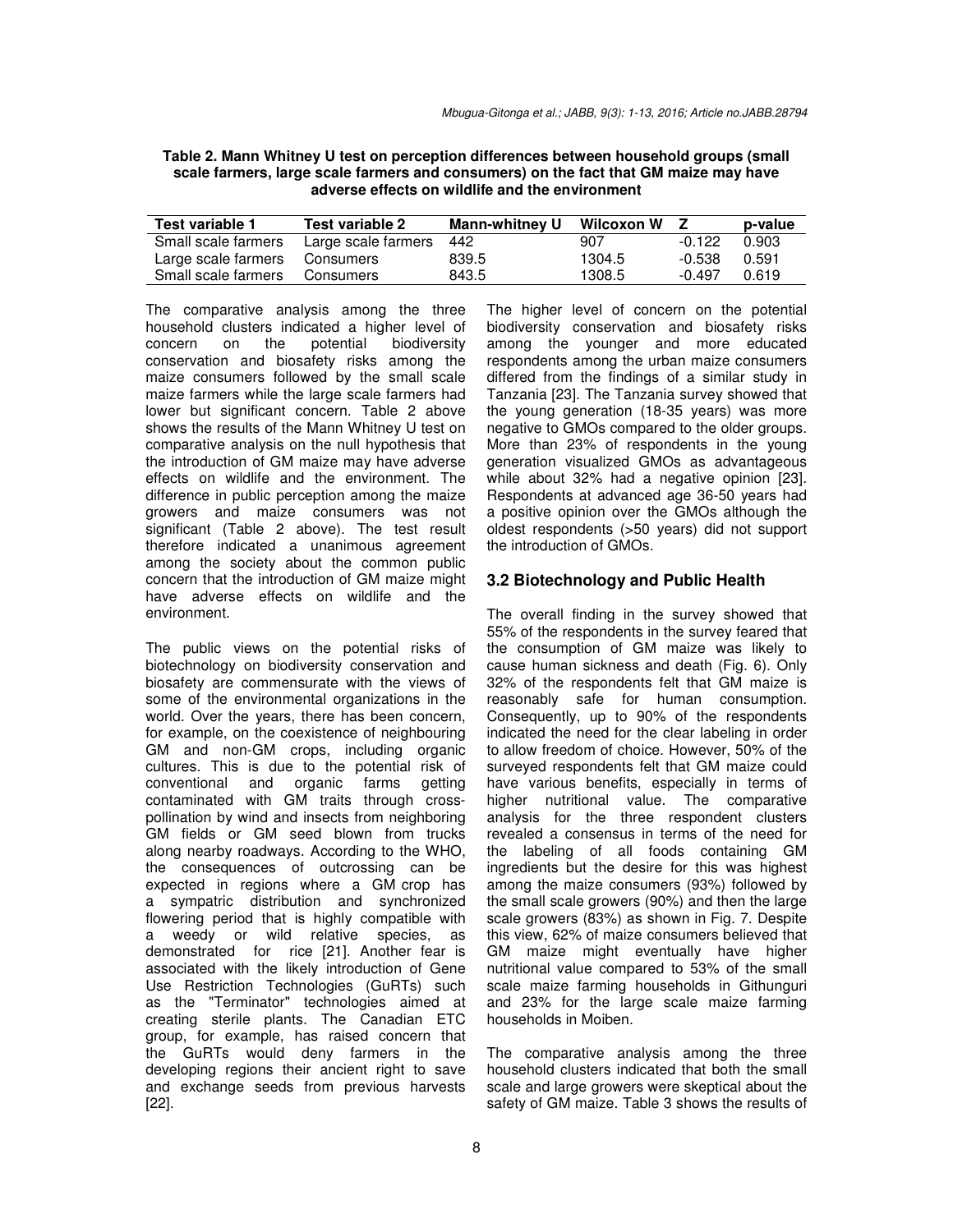the comparative Mann Whitney U test on the null hypothesis that GM maize might not lead to human sickness and death. The results showed that the difference in public perception was not statistically significant (Table 3). This indicated that there is unanimous agreement among the society about the common public fear that GM maize might lead to human sickness and death.



#### **Fig. 6. Perceived concerns on the introduction of GM maize**



**Fig. 7. Comparative analysis of perceived concerns on GM maize**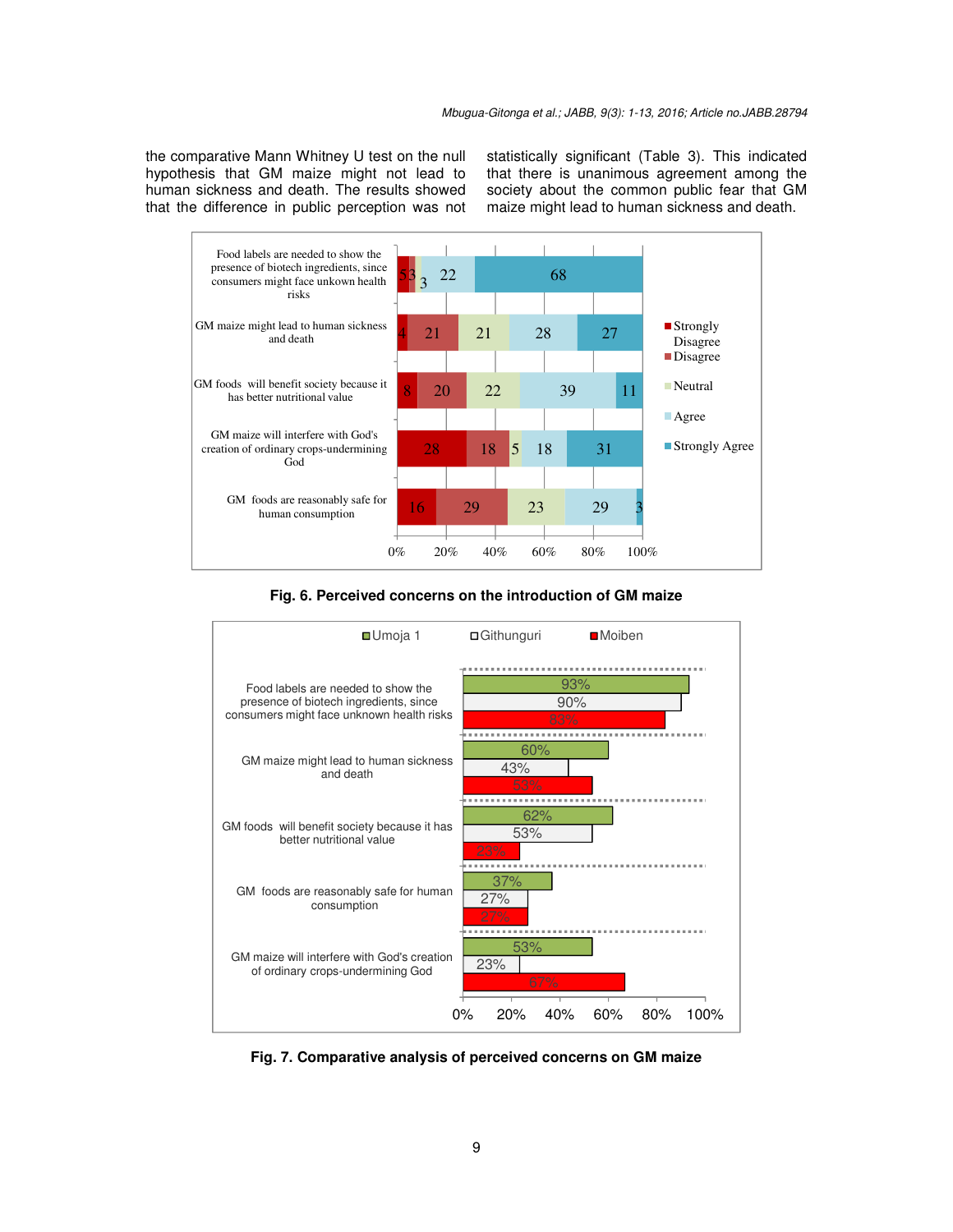| Table 3. Mann Whitney U test on perception differences between groups (small scale farmers, |
|---------------------------------------------------------------------------------------------|
| large scale farmers and consumers) on the hypothesis that GM maize might not lead to human  |
| sickness and death                                                                          |

| Test variable 1     | Test variable 2     | <b>Mann-whitney U</b> | Wilcoxon W |                | p-value |
|---------------------|---------------------|-----------------------|------------|----------------|---------|
| Small scale farmers | Large scale farmers | 401                   | 866        | $-0.746$ 0.456 |         |
| Large scale farmers | Consumers           | 770                   | 1235       | $-1.151$ 0.25  |         |
| Small scale farmers | Consumers           | 716.                  | 1181       | $-1.624$ 0.104 |         |

The findings of the study were similar to the study by [24] on genetically modified bananas in Uganda where a consumer perception survey established a high health risk perception with significant public concern over the likely longterm effects of GM food on health safety. However, the findings of other studies are not similar. A survey conducted by [25], for example, showed that only 28% of the respondents in Turkey had fear that GM foods would pose serious health hazards to consumers with 37% of the respondents indicating that GMOs would not pose any serious health hazard [25]. In the Nordic countries (Denmark, Finland, Norway and Sweden), the proportion of respondents who had serious fear that GM foods are "extremely risky" was 33.7% which was slightly higher than the Turkish respondents [25]. In the USA, up to 53% of the respondents had no fear that GM foods are likely to pose any serious hazard. The desire by up to 93% of the respondents in Kenya that the labeling of GM maize is necessary especially for consumers was similar to the findings of a survey in the USA where a 10-year survey showed that 91% of the respondents indicated that it would be very important to label GM products. In Taiwan, 94% of the respondents required the labeling of GM products before marketing approval was granted [26].

At the moment, no scientific findings have established acute toxic effects in humans or animals as a result of consuming GM products. However, laboratory tests in Russia have recorded negative health effects including death on rats fed on GM soya [27]. One of emerging concerns with GM products is the likely increase in antibiotic resistance because genetic engineers usually include antibiotic resistance genes nearly in every genetic engineered organism [28].

### **3.3 Biotechnology and Religious Ethics**

The findings established that majority of the respondents believed that the introduction of GM maize would interfere with God's creation of ordinary crops thereby undermining God as the Creator of the universe and of all the crops in the world as highlighted in the Holy Bible. Up to 49% of the respondents were concerned about this issue while 46% were not (Fig. 6). The comparative analysis among the three household clusters showed that the large-scale growers in Moiben were the most concerned about the inappropriate religious ethics associated with the introduction of GM maize although they probably stand to be the highest beneficiaries. Up to 67% of the respondents in this cluster, compared to 23% of the respondents in the small scale maize growers' cluster, had a strong opinion that GM maize would interfere with God's creation of ordinary crops thus undermining God. In the case of the maize consumers, 53% of the respondents were similarly concerned about the inappropriate religious ethics associated with the GM technology. Table 4 shows the results of the comparative Mann Whitney U test on the null hypothesis that GM maize that GM maize will not interfere with God's creation of ordinary cropsundermining God. The results indicated that the difference in public perception on this biotechnology concern was significant. This was contrary to the pattern in the other two potential areas of public concerns as explained above and highlighted in Table 2 and Table 3.

**Table 4. Mann Whitney U test on perception differences between groups (small scale farmers, large scale farmers and consumers) on the hypothesis that GM maize will not interfere with God's creation of ordinary crops-undermining God** 

| Test variable 1     | Test variable 2     | <b>Mann-whitney U</b> | Wilcoxon W |          | p-value |
|---------------------|---------------------|-----------------------|------------|----------|---------|
| Small scale farmers | Large scale farmers | 196.0                 | 661.0      | -3.928   | 0.001   |
| Large scale farmers | Consumers           | 697.5                 | 2527.5     | -1.794   | 0.073   |
| Small scale farmers | Consumers           | 549.5                 | 1014.5     | $-3,113$ | 0.002   |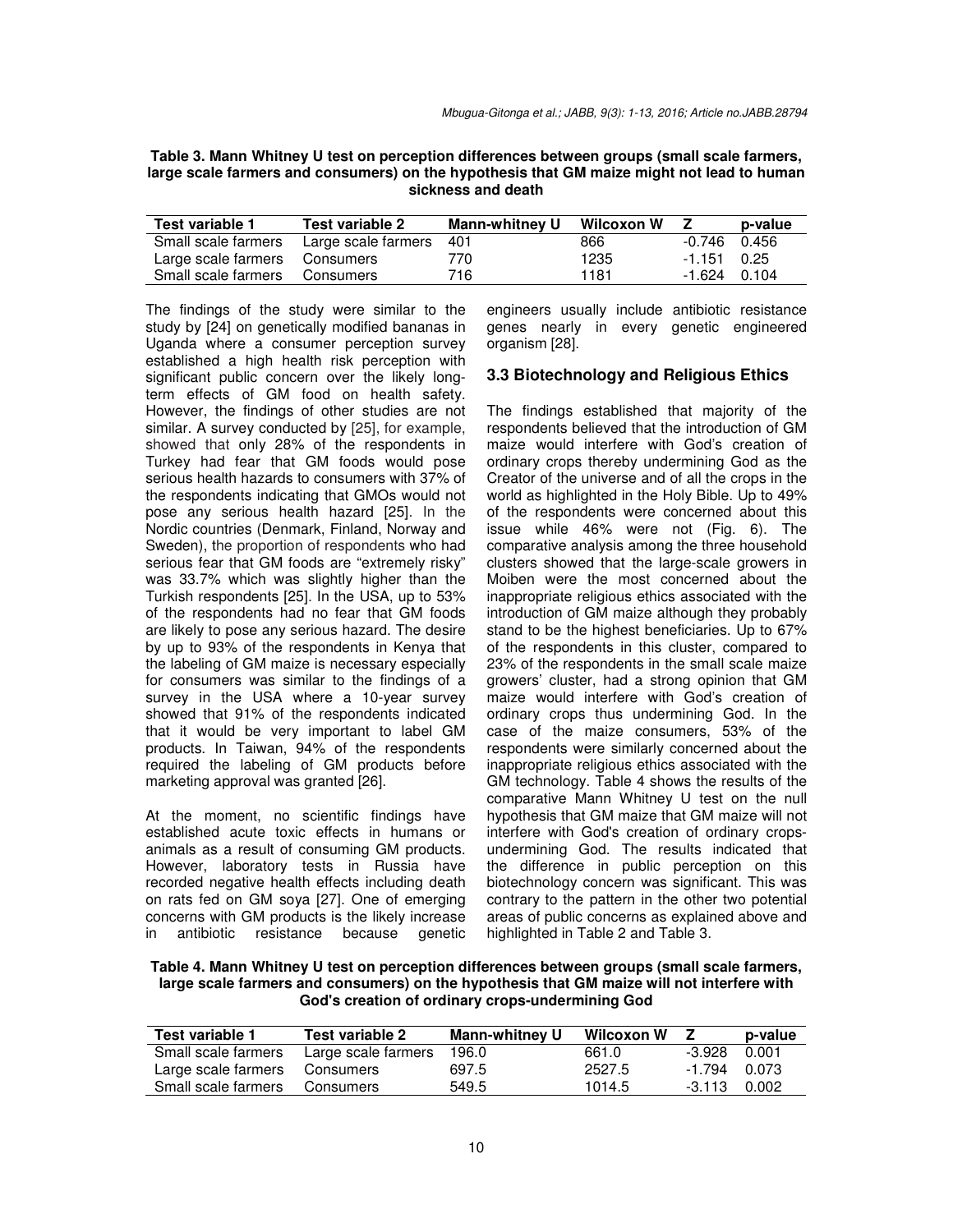It is not clear why there was such a huge difference in public opinion on the introduction of GM maize and religious ethics between the large scale maize farmers and the small scale farmers. However, a similar study was undertaken using a cross section of religions to assess public perception on ethical aspects of biotech rice production in the Klang Valley region of Malaysia established fairly different views. Most of the respondents were not worried about the ethical implications of the transfer of a carrot gene to the modified rice which was considered as religiously acceptable [29]. In the UK, [30] assessed public perceptions of genetically modified food using a national sample of 1,547 respondents aged above 15 years and established that 87% were more concerned about the health risks with only 19% considering religious ethics as an important concern. In comparison, the concerns on human health were higher in the UK compared to Kenya where the respondents had a much higher concern on religious ethics (49%) [31].

## **4. CONCLUSION AND RECOMMENDA-TIONS**

The findings indicate unanimous public concern among the society about the likely adverse environmental effects of biotechnology including the cultivation of GM maize. The society is worried that the introduction of the GM maize would contaminate the conventional crops through uncontrollable cross-pollination and is also likely to cause serious harm to the insects in the wild. However, there is less concern on the effects of biotechnology on wildlife. Similarly, the findings showed that majority of the people have fear that the consumption of GM maize is likely to cause human sickness and death with unanimous consensus on the need for the labeling of all the food products containing GM ingredients. At the moment, there is no evidence in the scientific domain to proof that the above hazards have occurred in the leading biotechnology nations such as USA, Brazil, Argentina, India, Canada, China, Paraguay and Pakistan. Similarly, there is no scientific evidence of acute toxic effects in humans or animals as a result of consuming GM products except for a few laboratory tests which have indicated negative health effects on rats. The public concerns on the potential negative health impacts of biotechnology and GM food can be considered as mythical fears which are attributed to inadequate awareness, public ignorance and mis-information on biotechnology. This might also stem from inadequate scientific knowledge on the environmental impacts of biotechnology in the world with most of the studies so far having been conducted in the developed world which also controls the technology. On the overall, there is also a strong indication that the introduction of GM maize in Kenya like in other parts of the world could result in some resistance from some religious circles just like other similar controversies such as gay marriage.

On the issue of biotechnology and religious ethics, the results indicate that there is significant difference in public opinion. The difference in public opinion between the large scale maize farmers and the small scale farmers is not clear. However, it might be attributed to the differences in respondent characteristics especially in terms of age and level of education. The large scale household cluster in Moiben was dominated by more aged (45-65+) and less educated respondents who are likely to be more religious compared to the small scale farmers and urban residents in Githunguri and Nairobi.

Based on the findings of this study, it is recommended that, there is need for concerted effort by the government through the National Biosafety Authority (NBA) to ensure adequate public awareness in order to allay public fear and mis-information on biotechnology. Further research is required in the following areas:

- a) Contamination of traditional crops through accidental cross fertilization with biotech crops including the identification of the minimum distance for non-cross pollination.
- b) Impact of cultivating biotech crops on insect biodiversity.
- c) Potential long-term effects of consuming genetically modified foods.

# **ACKNOWLEDGEMENTS**

Many thanks to Ms. Tiffany Mwake at University of Nairobi/Habitat Planners for the kind assistance in data processing. The field support provided by Dennis Kamau, Mercy Kung'u, Joyce Ndunge and Lawrence Odhiambo all from the Centre for Biotechnology at University of Nairobi is also appreciated.

## **COMPETING INTERESTS**

Authors have declared that no competing interests exist.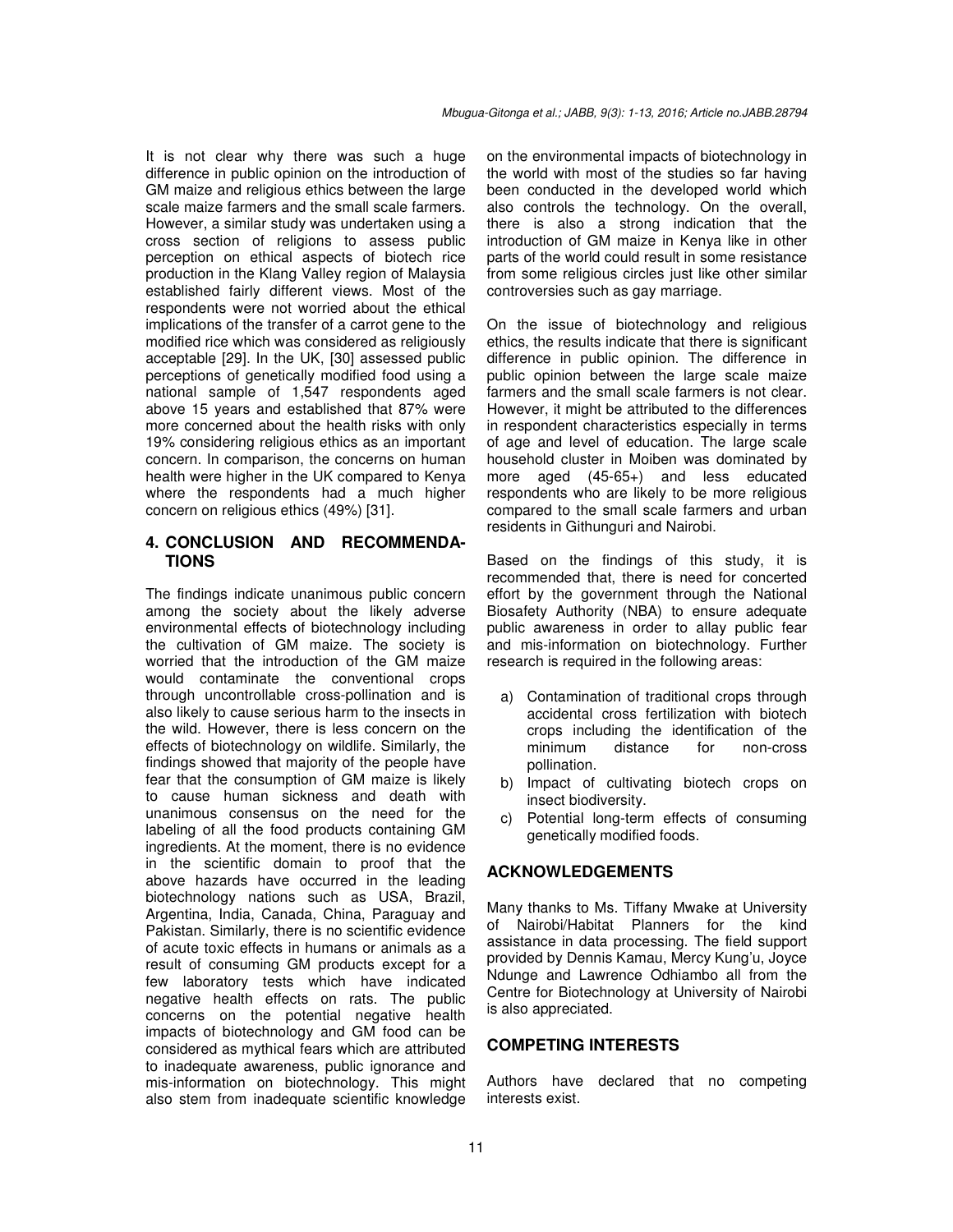### **REFERENCES**

- 1. United Nations, Department of Economic and Social Affairs, Population Division. World Population Prospects: The 2015 Revision, Key Findings and Advance Tables. Working Paper No. ESA/P/WP.241; 2015.
- 2. Republic of Kenya. Sessional Paper No. 3 of 2012 on Population Policy for National Development, Ministry of State for Planning, National Development and Vision 2030; 2012.
- 3. Clive J. Global status of commercialized Biotech/GM Crops. ISAAA Brief No. 49. ISAAA: Ithaca, NY; 2014.
- 4. Kimenju S, De Groote H, Karugia J, Mbogoh S, Poland D. Consumer awareness and attitudes toward GM foods in Kenya. African Journal of Biotechnology. 2005;4(10):1066-1075.
- 5. Stenholm C, Waggoner D. Public policy in animal biotechnology in the 1990s: Challenges and opportunities. In MacDonald JF, (ed.) Animal Biotechnology: Opportunities and challenges. National Agricultural Biotechnology Report no. 4. Ithaca, NY: National Agricultural Biotechnology Council; 1992.
- 6. Muyanga TS, Jayne G, Argwings-Kodhek Joshua Ariga. Staple food consumption patterns in urban Kenya: Trends and policy implications. Working paper, Tegemeo Institute of Agricultural Policy and Development, Egerton University; 2004.
- 7. Nyoro J, Kirimi L, Jayne TS. Competitiveness of Kenyan and Ugandan maize production: Challenges for the future. Working Paper 10, Egerton University, Tegemeo Institute, Nairobi; 2004.
- 8. Nyoro J, Ayieko M, Muyanga M. The compatibility of trade policy with domestic policy interventions affecting the grains sector in Kenya. Tegemeo Institute, Egerton University; 2007.
- 9. USDA. 2016 Kenya Corn, Wheat and Rice Report. GIAN Report, Foreign Agricultural Service; 2016.
- 10. UN Millennium Project. Innovation: Applying knowledge in development. Task Force on Science, Technology, and Innovation. Earthscan, London; 2005.
- 11. Kelley J. Public perceptions of genetic engineering: Australia, 1994. Working Paper, Department of Industry, Science,

and Technology, Commonwealth of Australia; 1995.

- 12. Stein AJ, Rodriguez-Cerezo E. Low-level presence of new GM crops: An issue on the rise for countries where they lack approval. AgBioForum. 2010;13(2).
- 13. Rousu M, Huffman WE, Shogren JF, Tegene A. Should the United States regulate mandatory labeling for genetically modified food? Evidence from experi-<br>mental auctions. RTI International. mental auctions. RTI International, Experimental Economics Working Paper, January 20; 2003.
- 14. IUCN. Impacts of GMOs on biodiversity and human health – Information paper, Gland; 2007.
- 15. Lucht JM. Public acceptance of plant biotechnology and GM crops. Viruses*.*  2015;7:4254-4281.
- 16. De Groote H, Overholt W, Ouma JO, Mugo S. Assessing the impact of Bt maize in Kenya using a GIS model. Paper presented at the International Agricultural Economics Conference, Durban; 2003.
- 17. Cantley M. Democracy and biotechnology: Popular attitudes, information, trust of the public interest. Swiss Biotechnology; 1987.
- 18. Republic of Kenya. County integrated development plan 2013-2018, Uasin Gichu County; 2013a.
- 19. Republic of Kenya. County integrated development plan 2013-2017, Kiambu County; 2013b.
- 20. Omwenga I, Kanja L, Nguta J, Mbaria J, Patrick Irungu. Organochlorine pesticide residues in farmed fish in Machakos and Kiambu counties, Kenya. Cogent Environmental Science. 2016;2:1-9.
- 21. Joshi A, Kale S, Chandel S, Pal DK. Likert scale: Explored and explained. British Journal of Applied Science & Technology*.*  2015;7(4):396-403*.*
- 22. WHO. Modern food biotechnology, human health and development: An evidencebased study. Food Safety Department, World Health Organization, Geneva; 2005.
- 23. The Corner House UK. Food? Health? Hope? Genetic Engineering and World Hunger. The Corner House UK, Sturminster Newton; 1999.
- 24. Republic of Tanzania. Survey of public awareness on biosafety. Vice President's Office, Dar el Salaam; 2012.
- 25. Kikulwe EM, Wesseler J, Falck-Zepeda J. Attitudes, perceptions, and trust. Insights